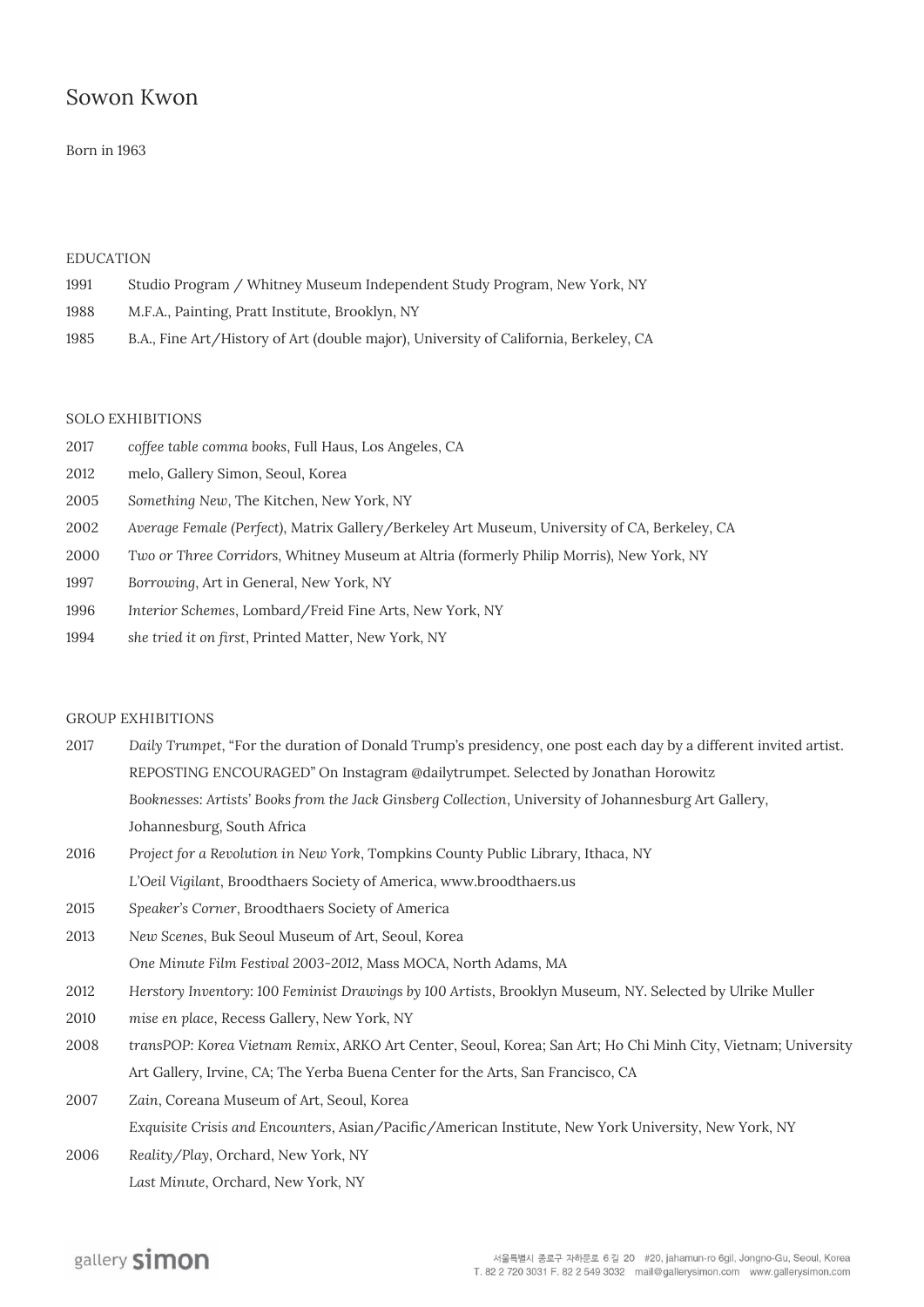2004 *Harlem Postcards*, Studio Museum in Harlem, New York, NY 2001 *Mega-Wave: Towards a New Synthesis*, International Triennale of Contemporary Art, Yokohama, Japan *Body Space*, Baltimore Museum of Art, Baltimore, MD 2000 *Invisible Boundary: Metamorphosed Asian Art*, Niigata Prefectural Civic Center Gallery, Niigata, Japan and Utsonomiya Museum, Utsonomiya, Japan *Koreamericakorea*, Artsonje Center, Seoul, Korea *Man + Space*, The Third Gwangju Biennale, Kwangju, Korea 1999 *Shelf Life*, Center for Curatorial Studies, Bard College, Annandale-on-Hudson, NY 1997 *Home Life*, State University of New York, Old Westbury, NY 1996 *The Power of Suggestion: Narrative and Narration in Contemporary Drawing*, Museum of Contemporary Art, Los Angeles, CA *Landscape Reclaimed: New Approaches to an Artistic Tradition*, Aldrich Museum, Ridgefield, CT 1995 *Altering History/alternating stories*, Museo de Bellas Artes, Caracas, Venezuela *Live/Work*, Queens Museum of Art, Queens, NY *Familiar Places*, Institute of Contemporary Art, Boston, MA *Drawings & drawings*, Galerie van Gelder, Amsterdam, Holland 1994 *De Ideale Plaats*, Haags Centrum voor Aktuele Kunst, The Hague, Holland *In collaboration with Renee Green*, Nils Norman, and Merlin Carpenter *La Lengua*, Temistocles 44, Mexico City, Mexico In collaboration with Temistocles Collective 1993 *Trade Routes*, The New Museum of Contemporary Art, New York, NY 1992 *Selections Fall '92*, The Drawing Center, New York, NY 1991 *Dismantling Invisibility: Asian and Pacific Islander Artists Respond to the AIDS Crisis*, Art in General, NY

#### **WRITING/PUBLISHED WORK**

Review, "Kay Rosen," *4 Columns*, Mar 23, 2018. <http://www.4columns.org/kwon-sowon/kay-rosen> Review, "Bruce Nauman," *4 Columns,* Dec 30, 2016[. http://www.4columns.org/kwon-sowon/bruce-nauman](http://www.4columns.org/kwon-sowon/bruce-nauman) Review, "Take Me (I'm Yours)," *4 Columns*, Oct 28, 2016[. http://www.4columns.org/kwon-sowon/take-me-i-m-yours](http://www.4columns.org/kwon-sowon/take-me-i-m-yours) Artist Book, *S as in Samsam*, published by Secretary Press and Triple Canopy, 2017. Text available online [http://www.canopycanopycanopy.com](http://www.canopycanopycanopy.com/)

*Warp and Woof: Comfort and Dissent*, Artist Space, New York, NY

Poem, "Building Fragments," *Broodthaers Society of America*, 2015[. http://broodthaers.us/index.php?id=143,147](http://broodthaers.us/index.php?id=143,147) Essay, *Michael Minelli*, New York, NY: Cue Art Foundation, 2012[. http://cueartfoundation.org/michael-minelli/](http://cueartfoundation.org/michael-minelli/) Artist Book, *dongghab*, Montpelier, VT: Vermont College of Fine Art, 2010. Artist project, "dongghab," *X-TRA Contemporary Art Quarterly*, vol. 10, no. 4 (Summer 2008). Essay, "A Calendar and Two Searches," *media-N*: The Online Journal of the New Media Caucus, v. 02, no. 02 (Spring/Summer 2006): 19-25[. http://newmediacaucus.org/media-n/2006/v02/n02](http://newmediacaucus.org/media-n/2006/v02/n02) Essay, "From the Land of Porcelain," in Renee Green, ed. *Negotiations in the Contact Zone/Negociacoes na Zona Contacto*. Lisbon, Portugal: Assirio & Alvim, 2003.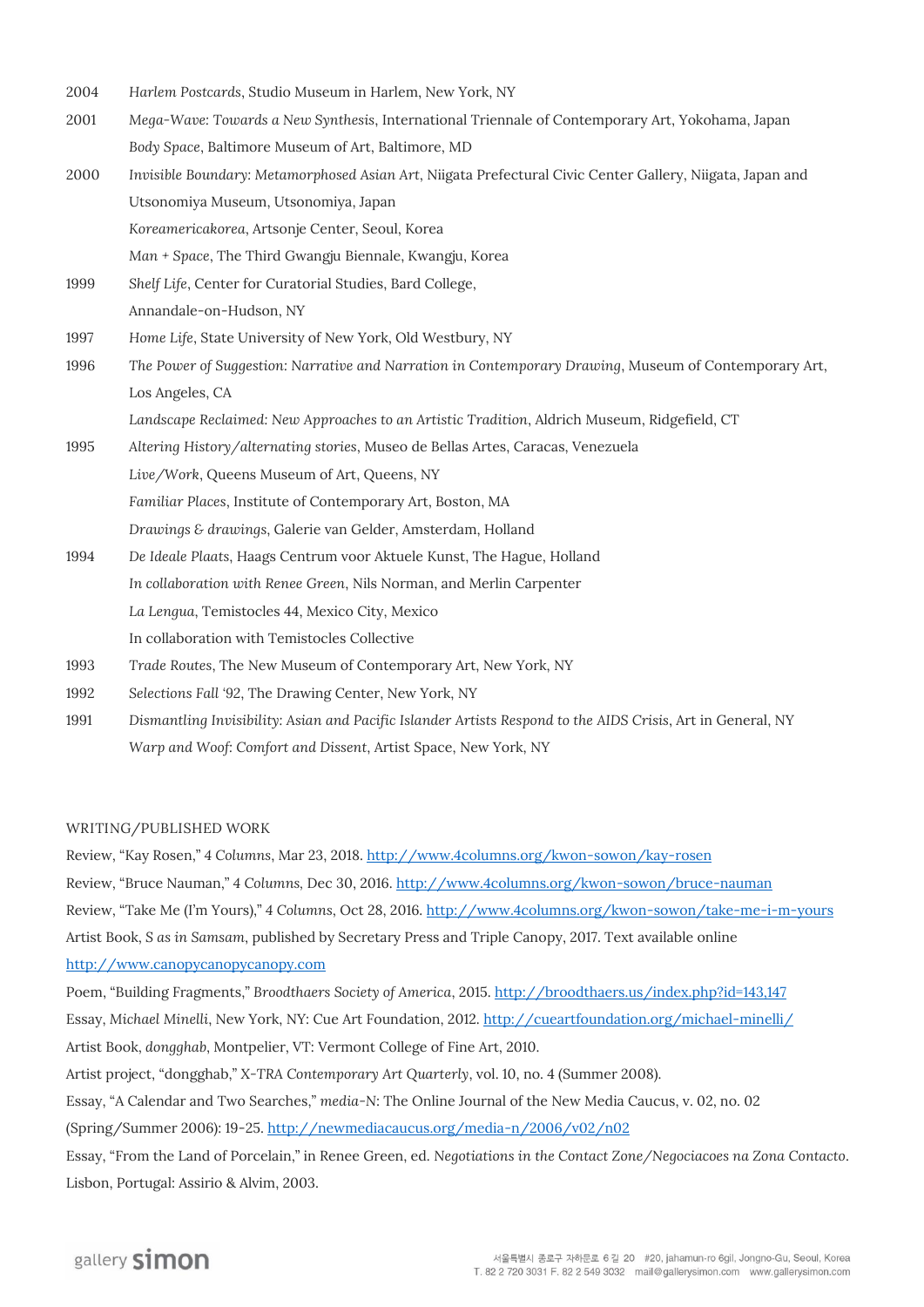Review, "Kazari: Decoration and Display in Japan, 15th-19th Centuries," *Time Out New York* (Dec 5 - 12, 2002). Artist Project, "Jennifer's convertible," *New Observations*, no. 107 (Jul-Aug 1995): 29. Response to feminist issueS survey, *October*, vol. 71 (Winter 1995): 28. Essay, "Potatoes, Lipsticks, Teddy Bears, and Mao," *in Manual* 1993-4. New York: Art in General, 32-5. Artist Project, *La Lengua Exposicion*, Mexico City, Mexico: Temistocles 44, 1994. Essay, "Here and Now, Now and Then," on the work of seven Vietnamese-American artists, *Longwood Arts Gallery Annual*, published by the Bronx Council on the Arts. Artist Project, "Average Female," *Documents*, vol. 1, no. 3 (Summer 1993): 94-100 Artist Project, *Social Text*, no. 31 (1993).

#### **RELATED PROFESSIONAL EXPERIENCE**

| 2018         | Artist talk, The Poetry Project                                                                            |
|--------------|------------------------------------------------------------------------------------------------------------|
|              | https://www.poetryproject.org/excerpt-s-samsam-sowon-kwon/                                                 |
| 2016-present | Contributor, 4 Columns, "a website of arts criticism aimed at a general audience"                          |
|              | http://www.4columns.org                                                                                    |
| 2017         | Artist Talk with Miwon Kwon, I Am Sam, Triple Canopy, New York, NY.                                        |
|              | https://www.canopycanopycanopy.com/contents/i-am-sam                                                       |
| 2012         | Curator for exhibition on the work of Michael Minelli                                                      |
|              | Cue Art Foundation, New York, NY                                                                           |
| 2010         | Visiting Critic                                                                                            |
|              | Yale University Sculpture Department                                                                       |
| 2008         | Artist talk/seminar, San Francisco Art Institute, CA                                                       |
|              | Artist talk, Yerba Buena Center, San Francisco, CA                                                         |
|              | Artist talk, Yale University Sculpture Dept, New Haven, CT                                                 |
|              | Artist talk, Galerie Quynh, Ho Chi Minh City, Vietnam                                                      |
| 2005         | Artist talk, Wexner Center for the Arts, Columbus, OH                                                      |
|              | Artist talk, The Kitchen                                                                                   |
| 2003         | Artist talk, Six Months, Los Angeles, CA. Curator: Eungie Joo                                              |
| 2002         | Artist talk, Matrix, University of CA, Berkeley Art Museum, Berkeley, CA. With Anne Wagner and Miwon Kwon. |
| 2001         | Visiting Artist, The Cooper Union, New York, NY                                                            |
|              | Artist talk, Baltimore Museum of Art, Baltimore, MD                                                        |
|              | Visiting Artist, Maryland Institute College of Art, Baltimore. MD                                          |
| 1997         | Artist talk, Art in General, New York, NY. "A Conversation"                                                |
|              | With Edgar Munhall, Curator, The Fricke Collection                                                         |
| $1994 - 6$   | Viewing Program Curator                                                                                    |
|              | The Drawing Center, New York, NY                                                                           |
|              | Interviewed artists and selected works for The Drawing Center's ongoing Selections series with Co-Curator  |
|              | James Elaine and Director Ann Philbin.                                                                     |
| 1995         | Public Program Coordinator                                                                                 |
|              | The Drawing Center, New York, NY                                                                           |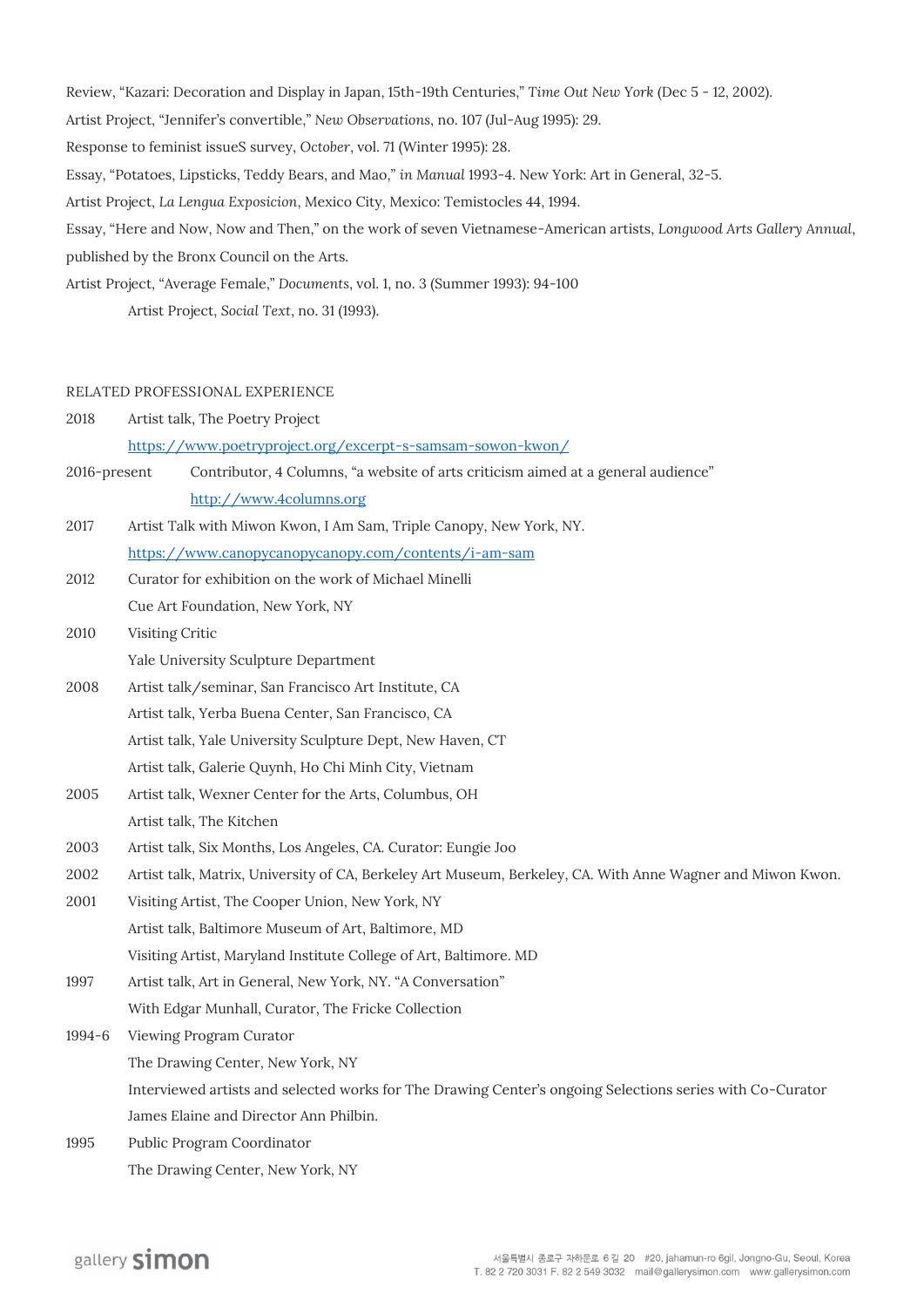Organized panel discussion, "Traditions and Transitions: Tattooing in the Late Twentieth Century," in conjunction with exhibition Pierced Hearts and True Love: A Century of Drawings for Tattoos. With Don Ed Hardy, Andrea Juno, Mike McCabe, and Ben Olguin, Mark C. Taylor. Moderated by Andrew Ross. Juror, Franklin Furnace, New York, NY

Juried and selected works for exhibitions for 1996 season. With Willie Cole and Shirin Neshat.

1994 Visiting Artist, Taller de Arte Contemporaneo de la Escuela Nacional de Artes Plasticas/UNAM, Mexico City, Mexico. "Nuevas Tendencias del Arte en Estados Unidos." With Mary DelMonico.

### **GRANTS/FELLOWSHIPS/RESIDENCIES**

- 2014 Asian Cultural Council Individual Artist Grant, New York, NY 2008 Artist in Residence San-Art, Ho Chi Minh City, Vietnam 2005 Wexner Center for the Arts Media Arts Residency Award Ohio State University, Columbus, OH 1997 Artist in Residence Art in General, New York, NY
- 1995 New York Foundation for the Arts Fellowship for Sculpture
- 1993-4 Asian American Arts Center Artist in Residence Award New York, NY

### **SELECTED BIBLIOGRAPHY**

Amor, Monica. Alterando Historia/alternanado historias, Caracas, Venezuela: Museo de Bellas Artes (Oct 1995 - Mar 1996). Baker, George. Review. Artforum, XXXIX, no. 7(Mar 2001): 147.

Butler, Cornelia. "Dissent at Home," Warp and Woof: Comfort and Dissent. New York: Artist Space, 1991.

Butler, Cornelia. The Power of Suggestion: Narrative and Notation in Contemporary Drawing. Los Angeles: The Museum of Contemporary Art (Nov 3, 1996 - Jan 26, 1997).

<http://www.contemporaryartdaily.com/2017/11/sowon-kwon-at-full-haus/>

Ferguson, Russell. "Reproducing the Average Female," Documents, vol. 1, no. 3 (Summer 1993): 101-2.

Fever Variations, Gwangju Biennale 2006. Seoul, Korea: Designhouse/Gwangju Biennale Foundation, 2006.

Karmel, Pepe. "Depicting the Multiculturalism of Queens," The New York Times (Sep 1, 1995): C23.

Kim, Hong-hee, "Contemporary Korean Activist and Feminist Art," n. paradoxa, vol. 29 (2012): 14-21.

Kim, Sung Jung, ed. Koreamericakorea. Seoul: Artsonje Center, 2000.

"Korean American Artists," Wolgan Misool, (June 2000): 66-101.

Man + Space. The Third Kwangju Biennale. Kwangju, Korea: The Kwangju Biennale Foundation, 2000.

Marcoci, Roxanna, Diana Murphy, and Eve Sinaiko, eds. New Art. New York: Abrams, Inc., 1997, p. 80.

Molesworth, Helen. "Domestic Rearrangements: The Art of Choice," Interior Schemes, New York: Lombard/Freid Fine Arts, 1996.